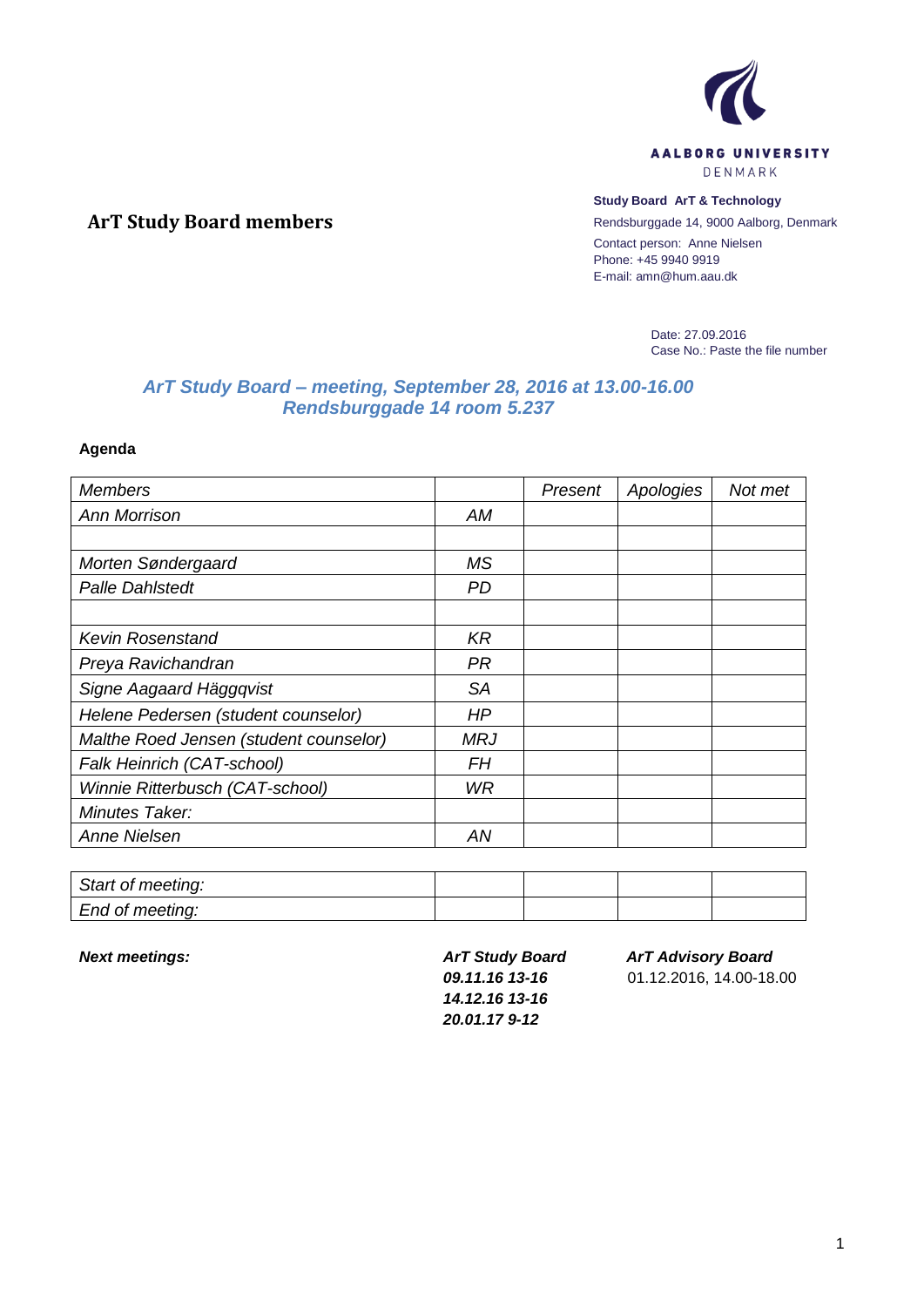

| Items: | Subject:                                                                                        |
|--------|-------------------------------------------------------------------------------------------------|
| 1.     | Approval of Agenda 28.09.2016                                                                   |
|        |                                                                                                 |
| 2.     | Approval of Minutes 22.06.2016 and 18.08.2016 (Attached)                                        |
|        |                                                                                                 |
| 3.     | News:                                                                                           |
|        | <b>Head of Study (PD)</b>                                                                       |
|        | New member (VIP)<br>-<br>Semester Guides ArT1, ArT3, ArT5 (attached)<br>-                       |
|        | Study environment - Comment to report<br>-                                                      |
|        | STÅ 2017 - budget                                                                               |
|        |                                                                                                 |
|        | <b>Students (SAH/RBK)</b>                                                                       |
|        | New member (STUD)                                                                               |
|        |                                                                                                 |
|        | <b>Students Supervisors (MRJ/RBK)</b>                                                           |
|        | RUS 2016 - how was it?                                                                          |
|        |                                                                                                 |
|        | <b>CAT-School (FH/WRB)</b>                                                                      |
|        | "CAT om organisering" - final report<br>ArT Advisory Board - next meeting December 1, 2016<br>- |
|        |                                                                                                 |
|        |                                                                                                 |
| 4.     | <b>Semester Evaluation Report - Spring 2016</b>                                                 |
|        |                                                                                                 |
| 5.     | <b>Planning Spring 2016</b>                                                                     |
|        | Coordinators ArT2, ArT4, ArT6<br><b>International Study Trip</b><br>-                           |
|        |                                                                                                 |
| 6.     | Items for next meeting.                                                                         |
|        |                                                                                                 |